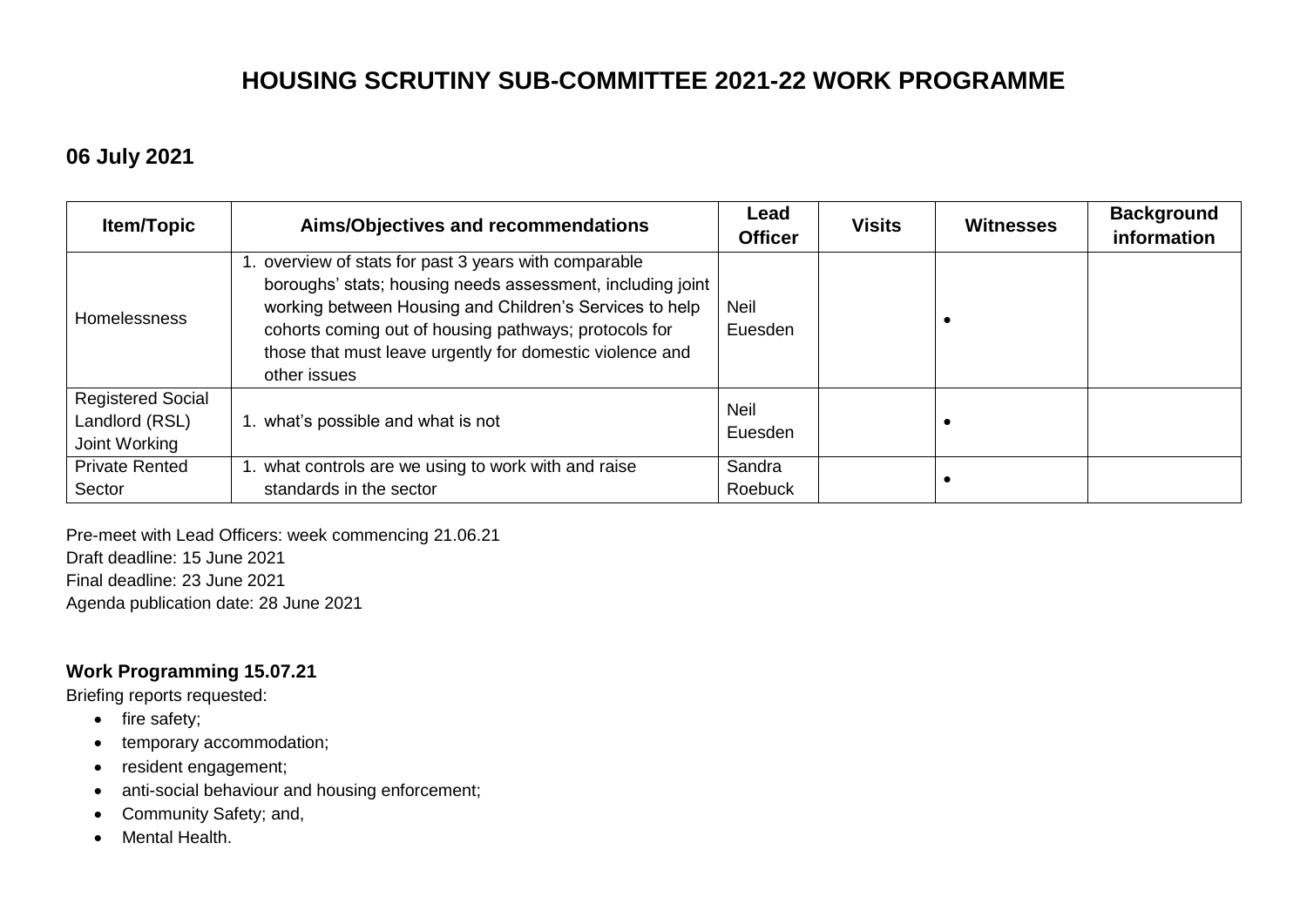### **16 November 2021**

| <b>Item/Topic</b>                          | Aims/Objectives and recommendations                                                                                                                                                                                                                                                                                                                                                                                                                                               | <b>Lead Officer</b>                                      | <b>Visits</b>                                     | <b>Witnesses</b>                                                                                                                                                             | <b>Background</b><br>information                                 |
|--------------------------------------------|-----------------------------------------------------------------------------------------------------------------------------------------------------------------------------------------------------------------------------------------------------------------------------------------------------------------------------------------------------------------------------------------------------------------------------------------------------------------------------------|----------------------------------------------------------|---------------------------------------------------|------------------------------------------------------------------------------------------------------------------------------------------------------------------------------|------------------------------------------------------------------|
| Empty Homes in<br>the Private Sector       | 1. Comparison between private and public sectors<br>2. Metrics - 3 years' background information and<br>outstanding council tax<br>Identification of empty homes and maximising<br>3.<br>resources<br>4. Bringing homes back into use<br>5. Empty flats above shops<br>6. Registered social landlords and Council co-working<br>and powers<br>7. Wider Concerns, e.g., fly-tipping, ASB,<br>homelessness, resident engagement, fire safety,<br>mental health and community safety | Sandra<br>Roebuck<br>Lisa Pigeon<br><b>Nigel Lambert</b> | Empty<br>Properties<br>Temporary<br>Accommodation | • GLA Deputy Mayor<br>for Housing and<br><b>Residential</b><br>Development<br>• Empty homes<br><b>Network</b><br>• Homes England<br>• London Housing<br>Panel<br>• Residents | Survey                                                           |
| <b>Empty Homes in</b><br>the Public Sector | Comparison between private and public sectors<br>2. Metrics - 3 years' background information and<br>outstanding council tax<br>Identification of empty homes and maximising<br>3.<br>resources<br>4. Bringing homes back into use<br>Empty flats above shops<br>5.<br>6. Registered social landlords and Council co-working<br>and powers<br>7. Wider Concerns, e.g., fly-tipping, ASB,<br>homelessness, resident engagement, fire safety,<br>mental health and community safety | Neil Euesden                                             | Empty<br>Properties<br>Temporary<br>Accommodation | • Capital Letters<br>• Action on Empty<br>homes<br>• Empty Homes<br>• Residents                                                                                              | Survey                                                           |
| <b>Street Properties</b><br>and Section 20 | Street Property Strategy - benefits and challenges,<br>1.<br>how long been in place and future plans<br>Comparison with neighbouring boroughs<br>2.<br>3.<br>Repair strategy in context of street properties -<br>detail processes, issues, number of complaints,                                                                                                                                                                                                                 | Neil Euesden                                             | <b>DLO Visit</b><br>Repairs                       | $\bullet$ TRAs<br>• LEASE -<br>Leasehold<br>advisory service<br>• Residents                                                                                                  | Strategy<br>Performance<br>Indicators<br>Strategy for<br>Repairs |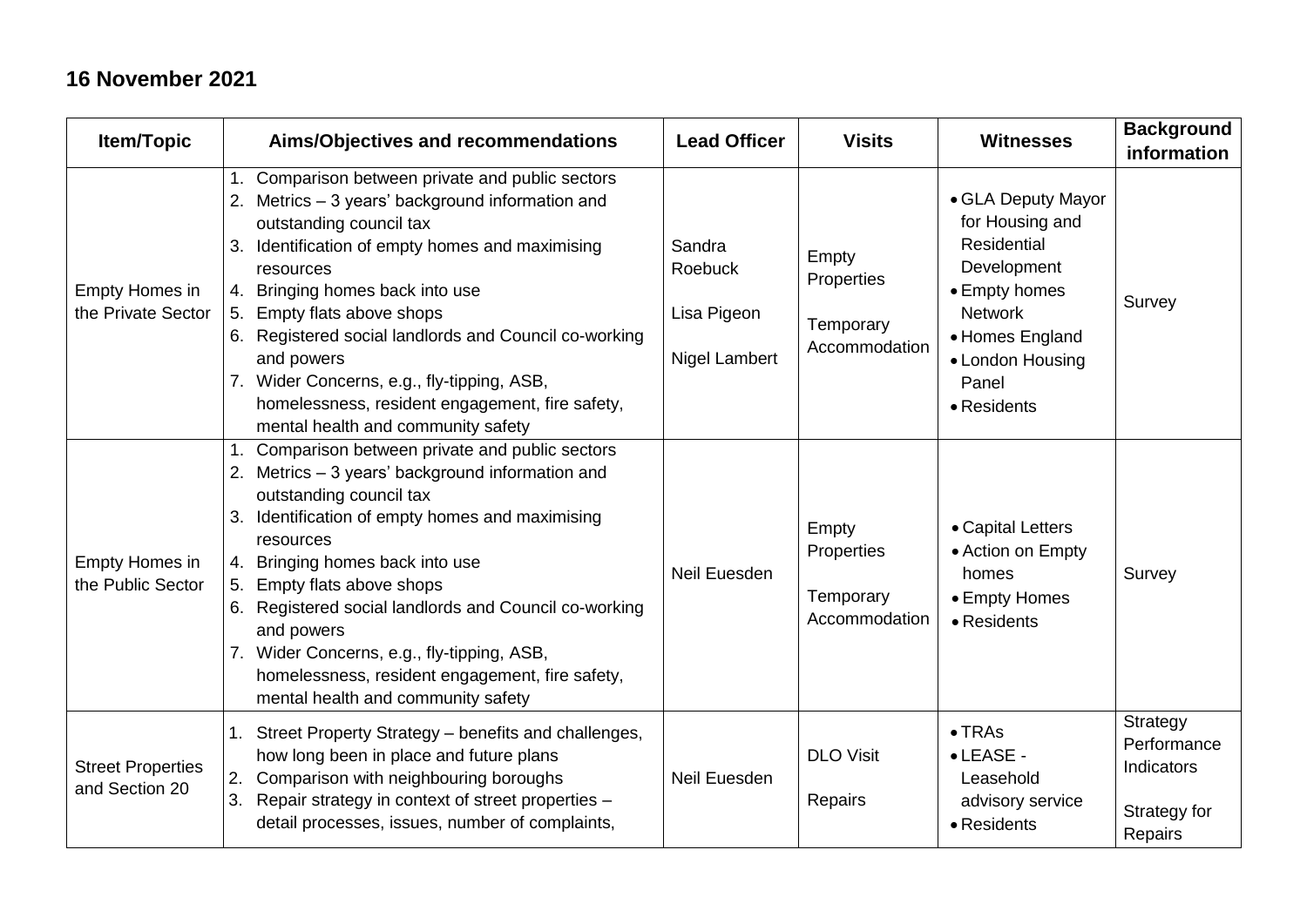|                          | DLO proposals, responsive repair programme                          |              |     |     |  |
|--------------------------|---------------------------------------------------------------------|--------------|-----|-----|--|
|                          | review                                                              |              |     |     |  |
|                          | Leaseholder billing in context of street properties<br>$\mathbf{4}$ |              |     |     |  |
|                          | 1. Processes and comparison to other boroughs                       |              |     |     |  |
|                          | 2. Link to repairs and costs of disrepair / disrepair               |              |     |     |  |
|                          | challenges                                                          | Neil Euesden |     |     |  |
| <b>Arbitration Panel</b> | 3. Legal costs in current environment                               |              | N/A | N/A |  |
|                          | 4. Increasing cases and mitigations,                                | Bayo Dosunmu |     |     |  |
|                          | 5. Operation of new contracts, to include under                     |              |     |     |  |
|                          | leaseholder discussion                                              |              |     |     |  |

Cabinet Member Briefing: 13.10.21 or 27.10.21 Draft deadline: 26 October 2021 Final deadline: 03 November 2021 Pre-meet with Lead Officers: 04 November 2021 Agenda publication date: 08 November 2021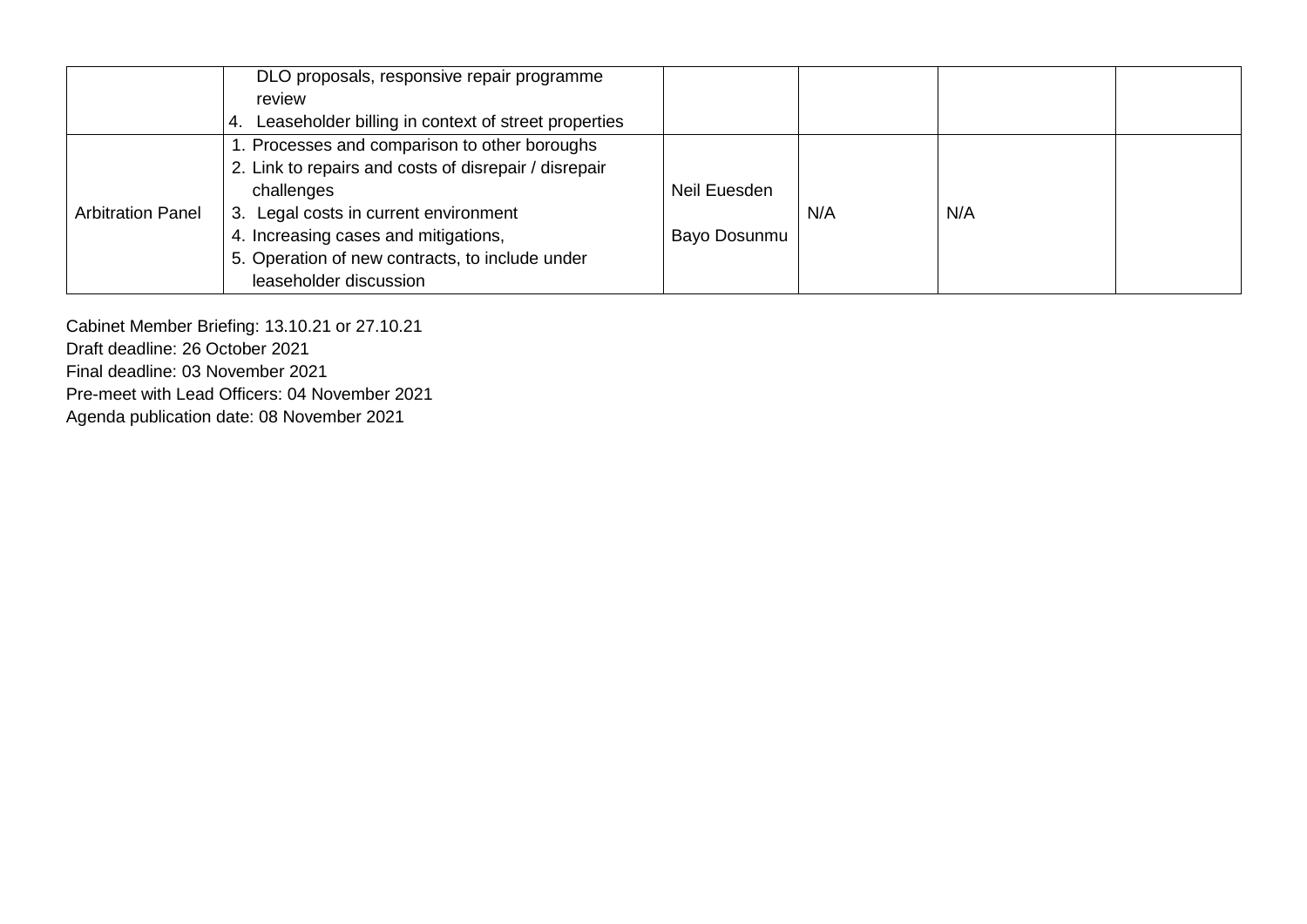## **01 March 2022**

| Item/Topic                                                  | Aims/Objectives and recommendations                                                                                                                                                                                                                                                                                                                                                                                                                                                                                                                                                                                              | Lead<br><b>Officer</b> | <b>Visits</b>                  | <b>Witnesses</b> | <b>Background</b><br>information |
|-------------------------------------------------------------|----------------------------------------------------------------------------------------------------------------------------------------------------------------------------------------------------------------------------------------------------------------------------------------------------------------------------------------------------------------------------------------------------------------------------------------------------------------------------------------------------------------------------------------------------------------------------------------------------------------------------------|------------------------|--------------------------------|------------------|----------------------------------|
| <b>Housing Contracts:</b><br>Responsive<br>Repairs          | 1. To detail monitoring, performance indicators of the<br>contracts for Wates (south) and Fortem (north).<br>To include lessons learnt from current contracts,<br>including how to address concerns in future contract<br>design.<br>Detail what tenants/council are responsible for, including<br>leaseholders, to improve understanding of these and<br>communication thereof.                                                                                                                                                                                                                                                 | <b>Neil</b><br>Euesden |                                | $\bullet$ TBC    | <b>TBC</b>                       |
| <b>Housing Contracts:</b><br><b>DLO</b>                     | DLO Contract Update - to include background data and<br>performance metrics; and lessons learnt from previous<br>arrangements/contracts.                                                                                                                                                                                                                                                                                                                                                                                                                                                                                         | <b>Neil</b><br>Euesden | <b>DLO Visit</b>               | $\bullet$ TBC    | <b>TBC</b>                       |
| <b>Estate Services</b><br>Improvement<br><b>Action Plan</b> | Improvement Plan - maintenance (e.g., estate cleaning,<br>grounds maintenance, and update on estate action<br>projects) and process update.<br>To also include concerns on wider issues, e.g., fly-<br>tipping, ASB, homelessness, resident engagement, fire<br>safety, mental health and community safety.<br>To detail new strategic asset partner to carry out range<br>3.<br>of works including stock conditioning survey (structural<br>concerns of stock - drains, roofs, planned<br>improvements) and employment of strategic partner<br>(information on this contract, future performance<br>indicators, measures etc.). | <b>Neil</b><br>Euesden | <b>Estate</b>                  | $\bullet$ TBC    | <b>TBC</b>                       |
| Housing<br>Communications<br>and Portal                     | How do people communicate with the Council as<br>regards repairs and bills for leaseholders and tenants?<br>Customer call centre.<br>2.<br>Portal and home billing using Portal.                                                                                                                                                                                                                                                                                                                                                                                                                                                 | <b>Neil</b><br>Euesden | Customer<br><b>Call Centre</b> | $\bullet$ TBC    | <b>TBC</b>                       |
| <b>Housing Strategy</b>                                     | 1. Roadmap of further improvements                                                                                                                                                                                                                                                                                                                                                                                                                                                                                                                                                                                               | Tom Tyson              |                                |                  |                                  |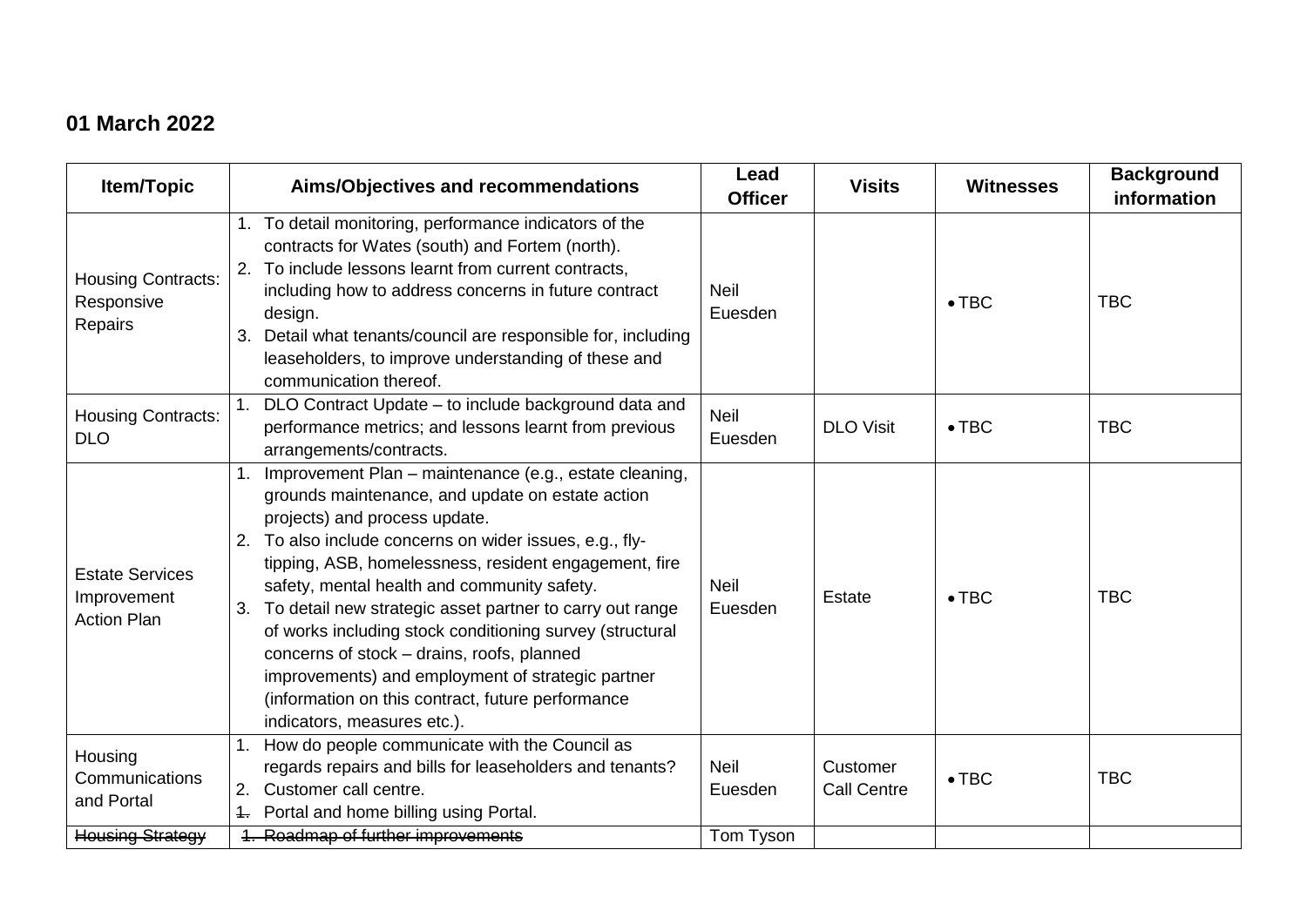|                | 2. Housing Crisis strategy and solutions - also to include   |           |  |  |
|----------------|--------------------------------------------------------------|-----------|--|--|
|                | Government's approach to the private sector and              |           |  |  |
|                | funding                                                      |           |  |  |
|                | <b>ICT investment</b>                                        |           |  |  |
|                |                                                              | Tim       |  |  |
| Anti-social    | 1. Background and comparative data - how many cases          | Fairhurst |  |  |
| behaviour on   | 2. From a housing perspective, training for housing officers |           |  |  |
| <b>Estates</b> | comes into mental health,                                    | Margaret  |  |  |
|                |                                                              | Akiso     |  |  |

Cabinet Member Briefing: 02.02.22 or 16.02.22 Draft deadline: 08 February 2022 Final deadline: 16 February 2022 Pre-meet with Lead Officers: 17 February 2022 Agenda publication date: 21 February 2022

### **Issues for potential future scrutiny**

The following matters have been identified by Members at previous meetings:

- 1. Leaseholders
- 2. Fire Safety also to include Government's approach to the private sector and funding
- 3. Resident Engagement
- 4. ICT investment in housing Strategy (01.03.22), potential referral to OSC
- 5. Building standards adjustments from Covid, Grenfell, Disabilities, Climate emergency

#### **Issues for potential future Commissions**

- 1. Empty Flats above Shops
- 2. Housing Benefit
- 3. Post-Covid demographic changes and moving out of London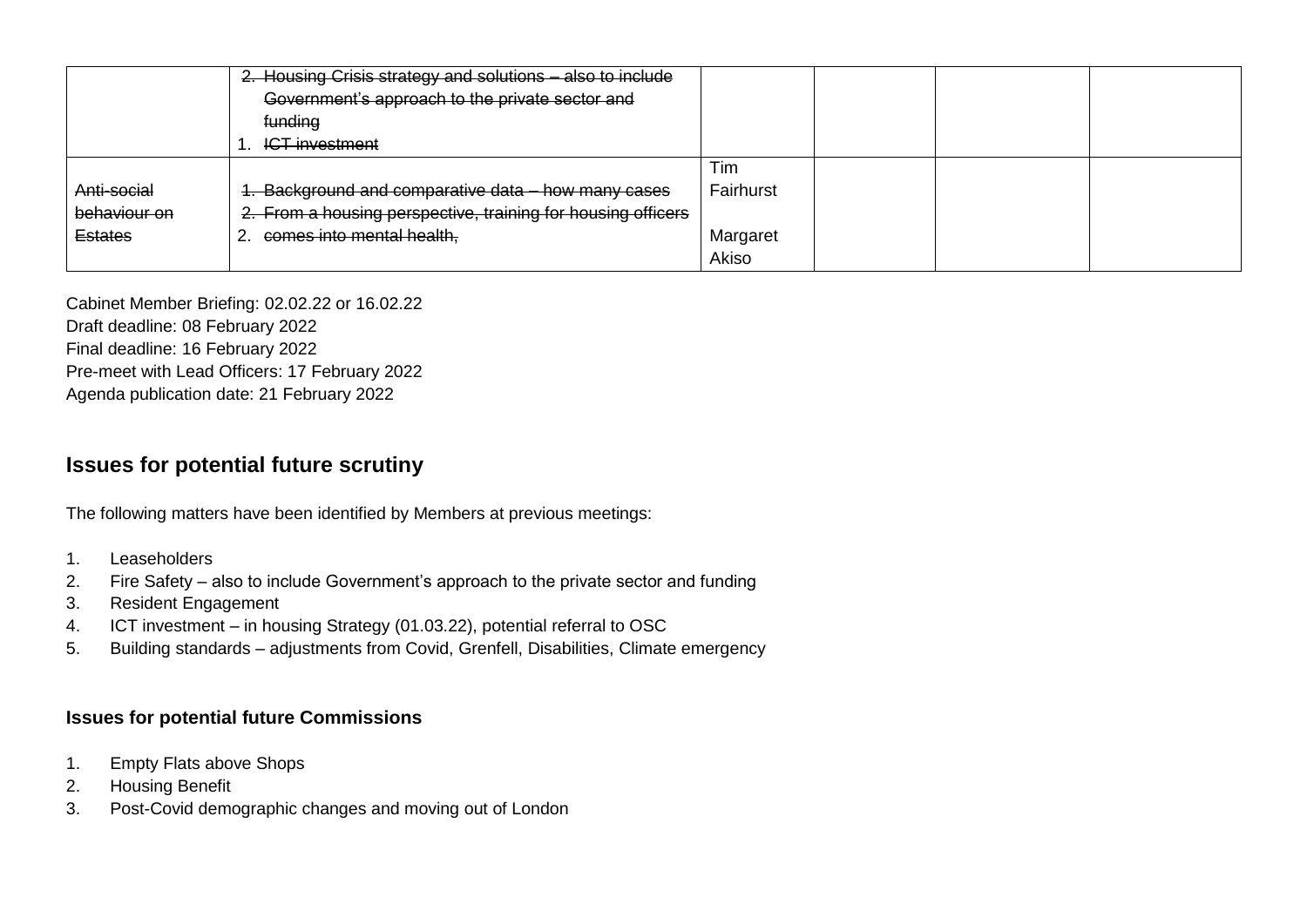## **Post-Meeting Actions**

### **17 September 2019 (Contracts and Procurement) Overview and Scrutiny Committee**

| <b>Report Title</b>                      | <b>Outcome &amp; Actions Arising</b>                                                                                                                                                                                                                                  | Lead                            | <b>Action status</b>                                                                                                                                                                                                                                                                                                                                                                                                                                                                    | <b>Deadline</b>                                              | <b>RAG</b><br><b>Status</b> |
|------------------------------------------|-----------------------------------------------------------------------------------------------------------------------------------------------------------------------------------------------------------------------------------------------------------------------|---------------------------------|-----------------------------------------------------------------------------------------------------------------------------------------------------------------------------------------------------------------------------------------------------------------------------------------------------------------------------------------------------------------------------------------------------------------------------------------------------------------------------------------|--------------------------------------------------------------|-----------------------------|
|                                          | 1. That the committee requests a report on<br>lessons learned from the current contract term,<br>particularly in relation to responsive repairs,<br>including how it is proposed these lessons will<br>be addressed in the new contract design                        | <b>Andrew</b><br><b>Jacques</b> | Extension to April 2020 sought to allow<br>for the final design of the DLO. This will<br>allow for a more complete record of the<br>learning which has been designed into<br>the new contracts and direct delivery<br>arrangements.                                                                                                                                                                                                                                                     | $TBC -$<br>procureme<br>nt<br>extended<br>due to<br>Covid-19 | $\blacktriangle$            |
|                                          | 2. That information be requested regarding the<br>diversity of current engagement mechanisms<br>(including demographics and tenure) and how<br>this compares to the borough's population                                                                              | <b>Andrew</b><br><b>Jacques</b> | This information is being put together<br>and will be reported. This will be updated<br>to reflect the new membership.                                                                                                                                                                                                                                                                                                                                                                  | $TBC -$<br>procureme<br>nt<br>extended<br>due to<br>Covid-19 | $\blacktriangle$            |
| Design of Housing<br>Services After 2020 | 3. That the committee believes a strong contract<br>management function is essential to deliver<br>improved outcomes and drive value over time,<br>and suggests that consideration be given to<br>establishing a centralised team of specialists to<br>carry this out | <b>Neil</b><br><b>Euesden</b>   | The council has already created a<br>centralised team that will provide<br>contract scrutiny, cost management and<br>governance oversight across all of the<br>newly procured contracts - as well as the<br>proposed DLO. There are a number of<br>vacant roles in the centralised team that<br>could take $4 - 5$ months to fill $-$ hence<br>the request to extend the deadline. This<br>will however still see the roles filled<br>ahead of the new contracts and DLO<br>commencing. | $TBC -$<br>procureme<br>nt<br>extended<br>due to<br>Covid-19 | $\blacktriangle$            |
|                                          | 4. That further information be requested regarding<br>how the new service design will support the<br>Council's climate change ambitions and<br>contribute to the Council's carbon neutrality                                                                          | <b>Neil</b><br><b>Euesden</b>   | Extension requested because although<br>resident services is setting out minimum<br>carbon reduction requirements in its<br>tender invites and method statements,                                                                                                                                                                                                                                                                                                                       | $\overline{\text{TBC}-}$<br>procureme<br>nt<br>extended      | A                           |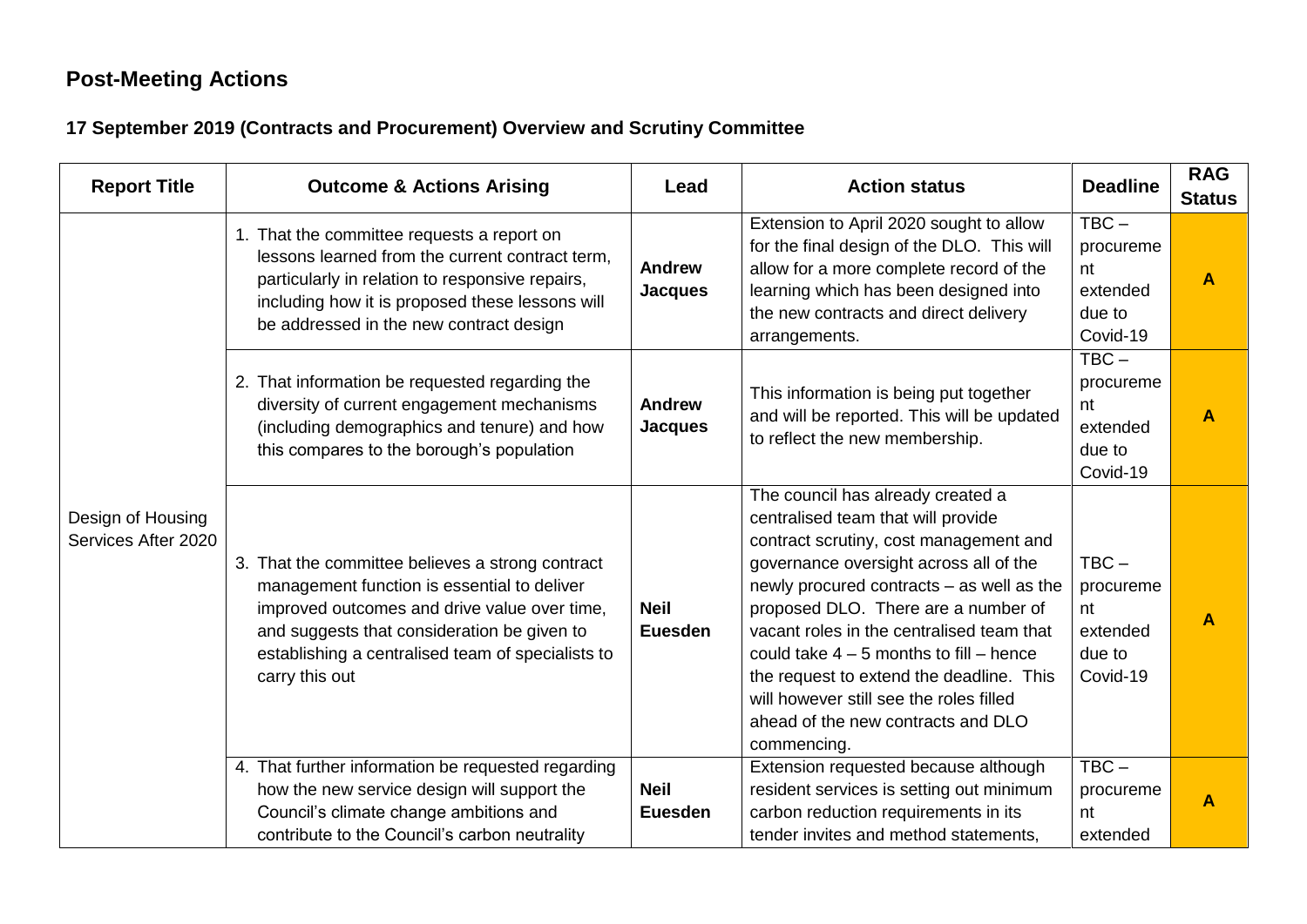| <b>Report Title</b> | <b>Outcome &amp; Actions Arising</b>                                                                                                                                                                            | Lead                   | <b>Action status</b>                                                                                                                                                                                                                                                                                                                                                                           | <b>Deadline</b>                                              | <b>RAG</b><br><b>Status</b> |
|---------------------|-----------------------------------------------------------------------------------------------------------------------------------------------------------------------------------------------------------------|------------------------|------------------------------------------------------------------------------------------------------------------------------------------------------------------------------------------------------------------------------------------------------------------------------------------------------------------------------------------------------------------------------------------------|--------------------------------------------------------------|-----------------------------|
|                     | target, particularly in relation to repairs and<br>maintenance                                                                                                                                                  |                        | bidding contractors are being tasked with<br>presenting further carbon reduction<br>solutions in their method statements -<br>and these solutions will not be fully<br>known and form contractual obligations<br>before April 2020.                                                                                                                                                            | due to<br>Covid-19                                           |                             |
|                     | 5. That information be requested on the housing<br>service restructure and how this will support and<br>complement the new contractual arrangements<br>while ensuring staff morale is not adversely<br>affected | <b>Neil</b><br>Euesden | The restructure will not be fully<br>developed until April 2020 and there are<br>some services still being designed that<br>may require further tweaks to the<br>clienting structures. Management is<br>working with staff on how best to client<br>the new delivery arrangements and no<br>changes are being made without<br>consultation. Training will also be<br>provided where necessary. | $TBC -$<br>procureme<br>nt<br>extended<br>due to<br>Covid-19 | A                           |

**19 May 2020: Council Response to Covid-19**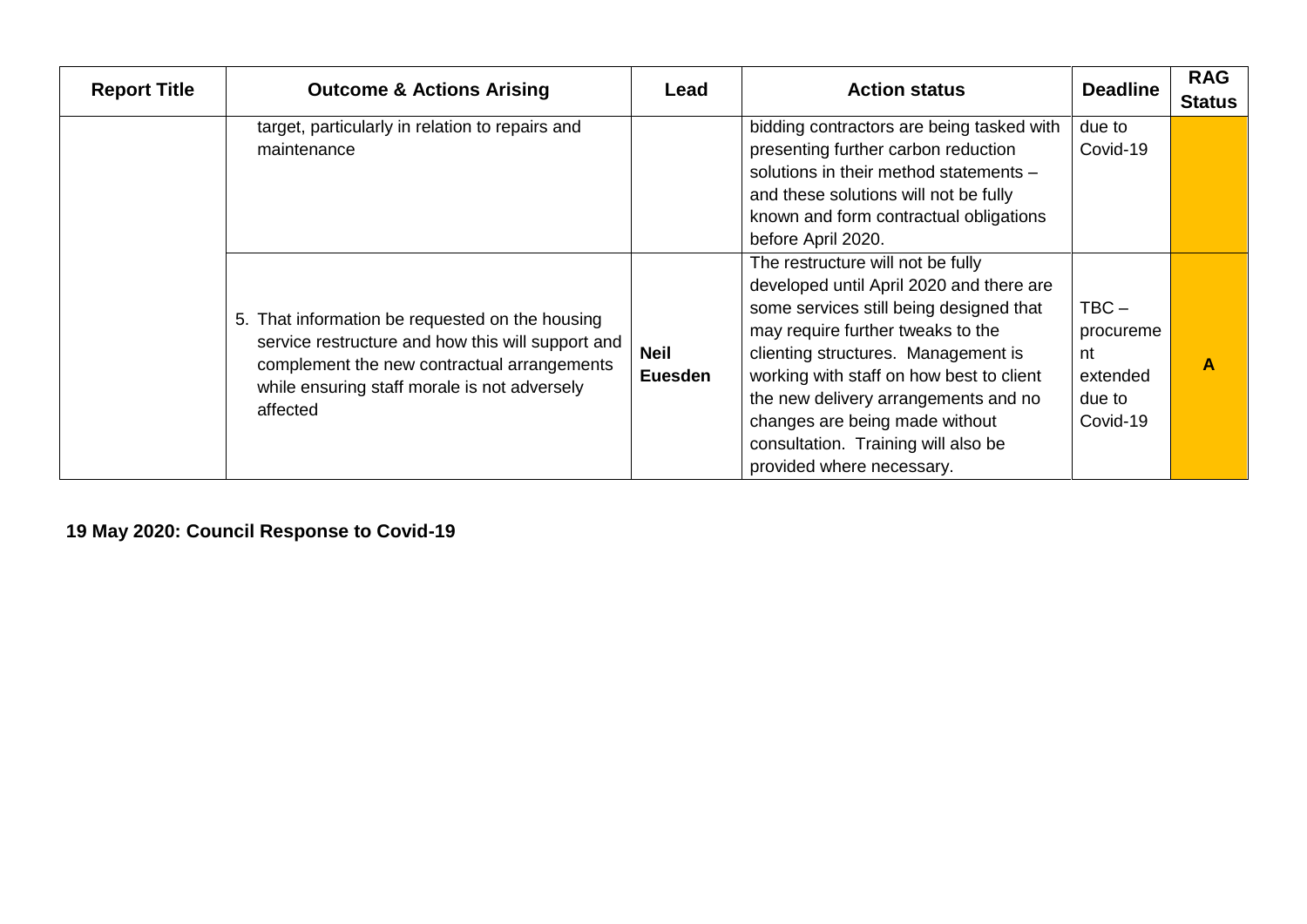| <b>Report Title</b>                    | <b>Outcome &amp; Actions Arising</b>                                                                                                                                                                                                                                 | Lead                   | <b>Action status</b>                                                                                                                                                                                                                                                                                                                                                                                                                                                                                                                                                                                                                                        | <b>Deadline</b>                                                                                  | <b>RAG</b><br><b>Status</b> |
|----------------------------------------|----------------------------------------------------------------------------------------------------------------------------------------------------------------------------------------------------------------------------------------------------------------------|------------------------|-------------------------------------------------------------------------------------------------------------------------------------------------------------------------------------------------------------------------------------------------------------------------------------------------------------------------------------------------------------------------------------------------------------------------------------------------------------------------------------------------------------------------------------------------------------------------------------------------------------------------------------------------------------|--------------------------------------------------------------------------------------------------|-----------------------------|
| <b>Council Response</b><br>to Covid-19 | That a review of the policy on evictions be<br>conducted and reported back to the committee,<br>including a summary of the views of key housing<br>association partners and clarity on the commitment<br>that no evictions would take place "during the<br>pandemic" | <b>Neil</b><br>Euesden | In respect of tenancies, we continue to<br>follow Government direction on the<br>suspension of new evictions until 23<br>August. This means that we are not<br>applying for any new warrants, and we<br>have not rescheduled any evictions<br>which were cancelled due to COVID19.<br>As a result, we do expect to see arrears<br>continue to increase on these types of<br>cases and also on those where we have<br>exhausted all avenues of collection and<br>warrants are the next stage. In terms of<br>possession cases, we can continue with<br>those cases that are still being listed at<br>Court, and we can send through any new<br>applications. | Passed on<br>to Housing<br>Scrutiny<br>Sub-<br>Committe<br>e as within<br>its ToR on<br>08.11.21 | Α                           |

## **06 July 2021**

| <b>Report Title</b>  |    | <b>Outcome &amp; Actions Arising</b>                                                                                          | Lead                          | <b>Action status</b> | <b>Deadline</b> | <b>RAG</b><br><b>Status</b> |
|----------------------|----|-------------------------------------------------------------------------------------------------------------------------------|-------------------------------|----------------------|-----------------|-----------------------------|
|                      |    | officers regularly report back on targets and<br>performance data and indicators,<br>benchmarked against comparable boroughs. | <b>Neil</b><br><b>Euesden</b> |                      | Ongoing         | A                           |
|                      | 2. | officers update the Sub-Committee with report                                                                                 | <b>Neil</b>                   |                      |                 |                             |
| <b>Housing Needs</b> |    | timescales and risk management for the below                                                                                  | Euesden,                      |                      |                 |                             |
| Update               |    | policies:                                                                                                                     | Lee                           |                      |                 |                             |
|                      | a. | the Homelessness Strategy;                                                                                                    | Georgiou,                     |                      | 26.10.21        | A                           |
|                      | b. | Housing Needs structure;                                                                                                      | <b>Charlie</b>                |                      |                 |                             |
|                      | c. | Private sector offers;                                                                                                        | Conyers,                      |                      |                 |                             |
|                      | d. | <b>Placement Policy;</b>                                                                                                      | Paul Davis,                   |                      |                 |                             |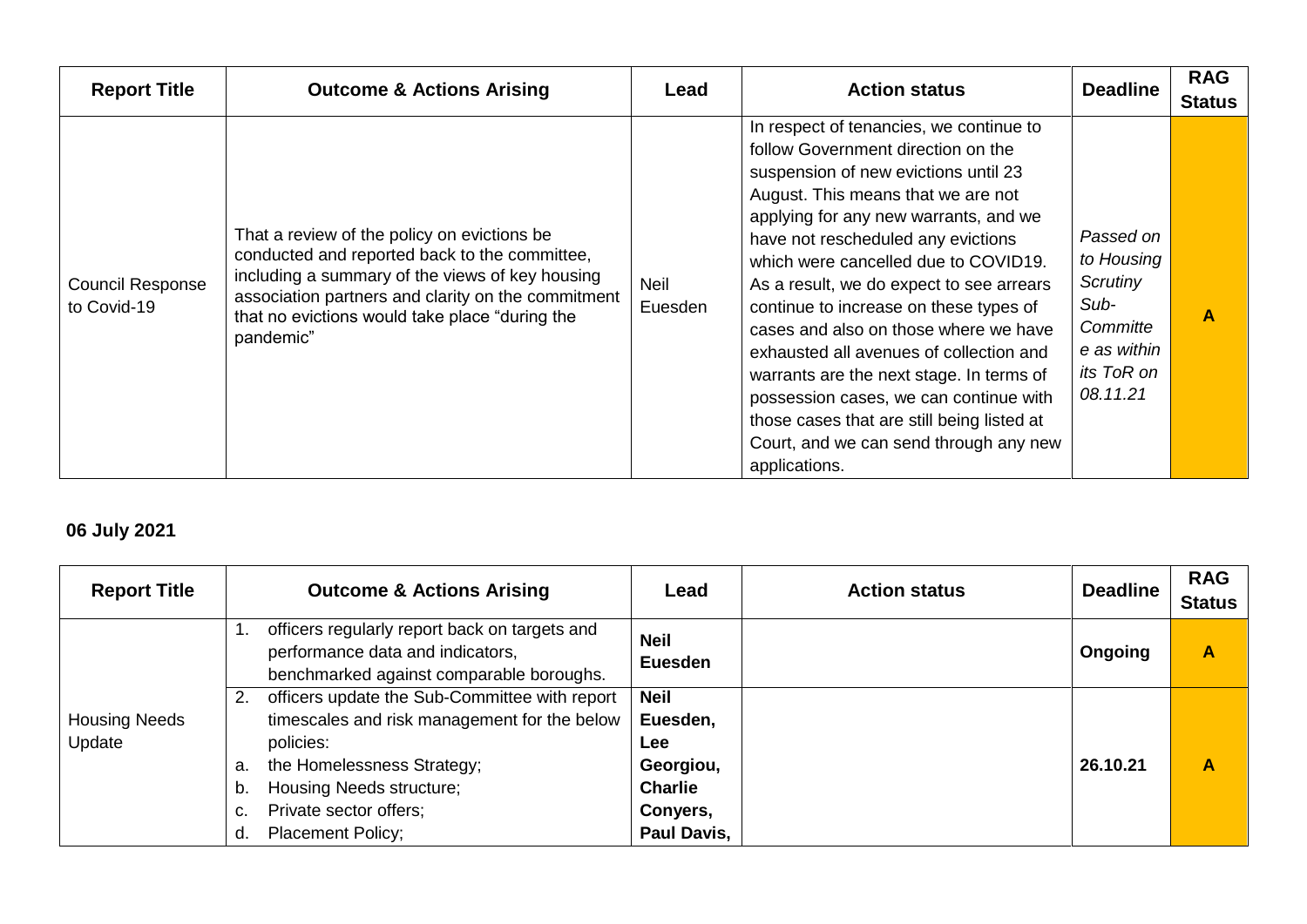| <b>Report Title</b>                                                         | <b>Outcome &amp; Actions Arising</b>                                                                                                                                                                                                                                 | Lead                                  | <b>Action status</b>                                                                                                                                                                                               | <b>Deadline</b> | <b>RAG</b><br><b>Status</b> |
|-----------------------------------------------------------------------------|----------------------------------------------------------------------------------------------------------------------------------------------------------------------------------------------------------------------------------------------------------------------|---------------------------------------|--------------------------------------------------------------------------------------------------------------------------------------------------------------------------------------------------------------------|-----------------|-----------------------------|
|                                                                             | Young Persons Supported Pathway;<br>е.<br>f.<br>Temporary Accommodation Strategy data;<br>Domestic Violence; and,<br>g.<br>Yung People at risk of Violence movement<br>h.<br>plan.                                                                                   | <b>Andrew</b><br><b>Tonkin</b>        |                                                                                                                                                                                                                    |                 |                             |
|                                                                             | officers provide evidence on customer<br>3.<br>preferences in relation to remote service<br>delivery, partnership working and accessing of<br>housing services.                                                                                                      | <b>Andrew</b><br><b>Tonkin</b>        |                                                                                                                                                                                                                    | 26.10.21        | $\blacktriangle$            |
|                                                                             | officers update how non-housing staff at<br>4.<br>remote sites could assist customers, including<br>whether resources were in place to do so, how<br>the success of such sites would be evaluated.<br>and to provide a visit to remote sites to<br>demonstrate this. | <b>Andrew</b><br><b>Tonkin</b>        |                                                                                                                                                                                                                    | 26.10.21        | A                           |
|                                                                             | officers report back on environmental and<br>5.<br>health impacts related to the quality of the<br>housing stock evaluation.                                                                                                                                         | <b>Charlie</b><br><b>Conyers</b>      |                                                                                                                                                                                                                    | 26.10.21        | $\overline{\mathsf{A}}$     |
|                                                                             | officers brief the Sub-Committee on future<br>6.<br>housing demand and forecasts, including<br>waiting list times for properties, and population<br>forecasts and how this may affect future<br>workstreams.                                                         | Lee<br>Georgiou                       |                                                                                                                                                                                                                    | 26.10.21        | A                           |
|                                                                             | officers brief the Sub-Committee on the impact<br>7.<br>of customer satisfaction, remote working, and<br>the digital divide on residents.                                                                                                                            | Lee<br>Georgiou                       |                                                                                                                                                                                                                    | 26.10.21        | $\overline{\mathsf{A}}$     |
| Lambeth housing<br>Partnership<br>Programme with<br>Registered<br>Providers | Officers to explore the feasibility of a<br>1.<br>Resident's Panel and report back on<br>proposals.                                                                                                                                                                  | Lynette<br>Peters,<br>Linda<br>Oginni | RPs to confirm operational contacts to<br>attend operational register provider<br>forums for ward Councillors on the<br>following dates:<br>13 Oct 2021, 13 Jan 2022, 13 Apr 2022,<br>13 Jul 2022, and 13 Sep 2022 | 26.10.21        | G                           |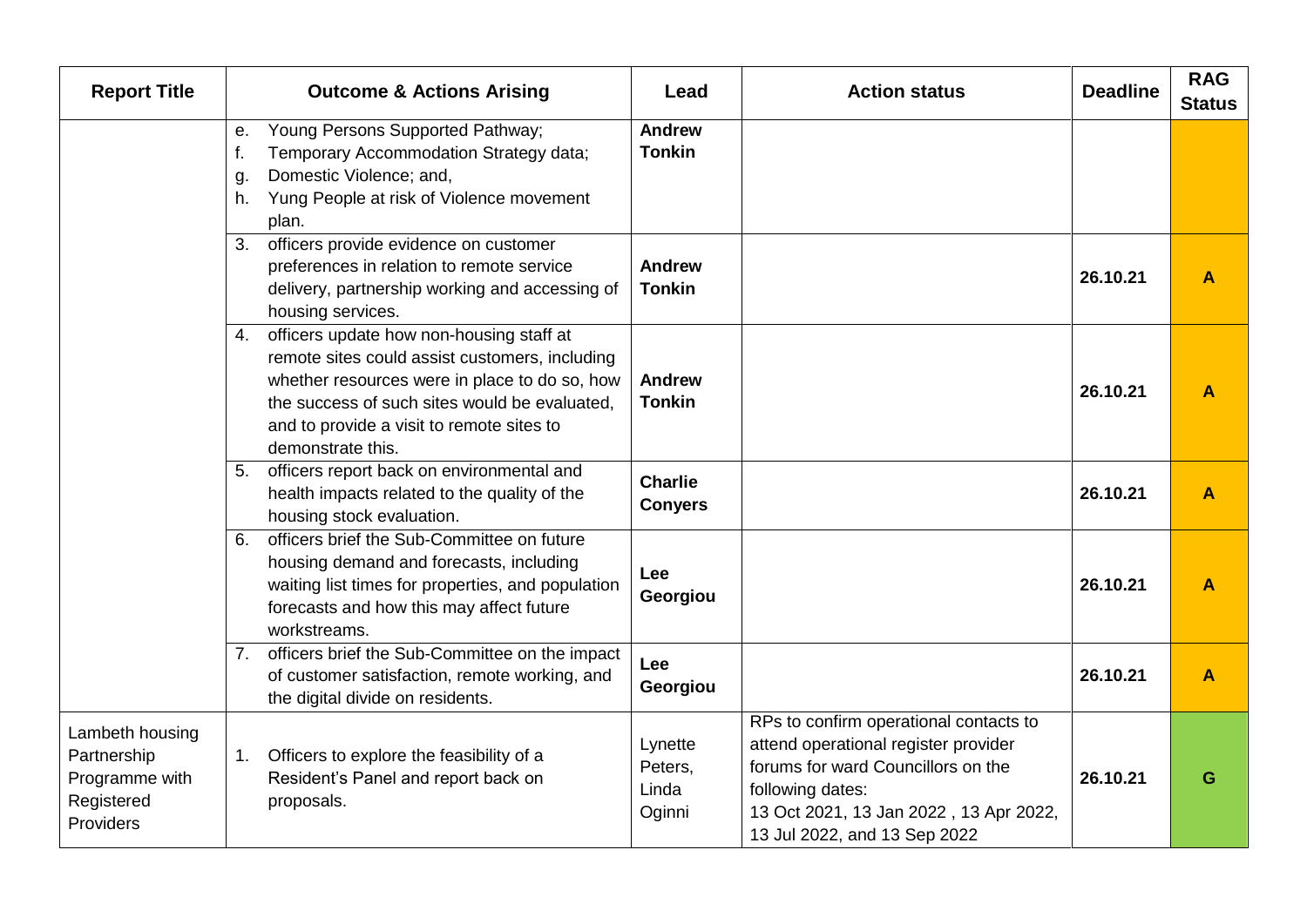| <b>Report Title</b> | <b>Outcome &amp; Actions Arising</b>                                                                                                                                                                      | Lead                                  | <b>Action status</b>                                                                                                                                                                                                   | <b>Deadline</b> | <b>RAG</b><br><b>Status</b> |
|---------------------|-----------------------------------------------------------------------------------------------------------------------------------------------------------------------------------------------------------|---------------------------------------|------------------------------------------------------------------------------------------------------------------------------------------------------------------------------------------------------------------------|-----------------|-----------------------------|
|                     | Communications be improved with Members<br>2.<br>such as with dedicated inboxes to aid<br>responsiveness at RSLs.                                                                                         | Lynette<br>Peters,<br>Linda<br>Oginni | To explore solutions to enhance<br>response times for member enquiries<br>either via a dedicated inbox and/or<br>responding within a 10-day turnaround<br>period.                                                      | 26.10.21        | A                           |
|                     | 3.<br>Officers ask that climate emergency<br>mitigations and lowering environmental<br>impacts were key aims of the Partnership, and<br>that this was circulated to the Sub-Committee<br>for information. | Lynette<br>Peters,<br>Linda<br>Oginni | Factored into existing workstreams.<br>Feeding into Climate Action Plan and<br>actions that could mitigate environmental<br>impacts such as decarbonisation,<br>retrofitting, improving energy efficiency in<br>homes, | 26.10.21        | G                           |
|                     | 4. Officers ask that the Partnership defined clear<br>aims and that good practices were shared<br>within the Partnership and Sub-Committee and<br>ensure that these were acted upon.                      | Lynette<br>Peters,<br>Linda<br>Oginni | Clear aims via MoU<br>Ongoing activity through workstreams<br>and evidence of this e.g. Health and<br>Wellbeing Board, Event for Councillors<br>Providing more examples of good work<br>happening across the borough   | 26.10.21        | G                           |
|                     | The Steering Group minutes and agenda of<br>5.<br>meetings be published to improve the<br>transparency for, and participation of,<br>residents and councillors.                                           | Lynette<br>Peters,<br>Linda<br>Oginni | Attached in email 08.11.21 with link to<br>future agenda and minutes.                                                                                                                                                  | Ongoing         | G                           |
|                     | The logging and capturing of Registered<br>6.<br>Provider-related casework and how this could<br>be shared with or involve ward councillors be<br>explored.                                               | Lynette<br>Peters,<br>Linda<br>Oginni | To be explored in future LHP meetings.                                                                                                                                                                                 | 26.10.21        |                             |
|                     | Regular discussion of complaints and key<br>7.<br>performance indicators by and across<br>Registered Providers, e.g., housing repairs,<br>voids, and ASB, be explored.                                    | Lynette<br>Peters,<br>Linda<br>Oginni | <b>Councillor forums</b>                                                                                                                                                                                               | 26.10.21        | G                           |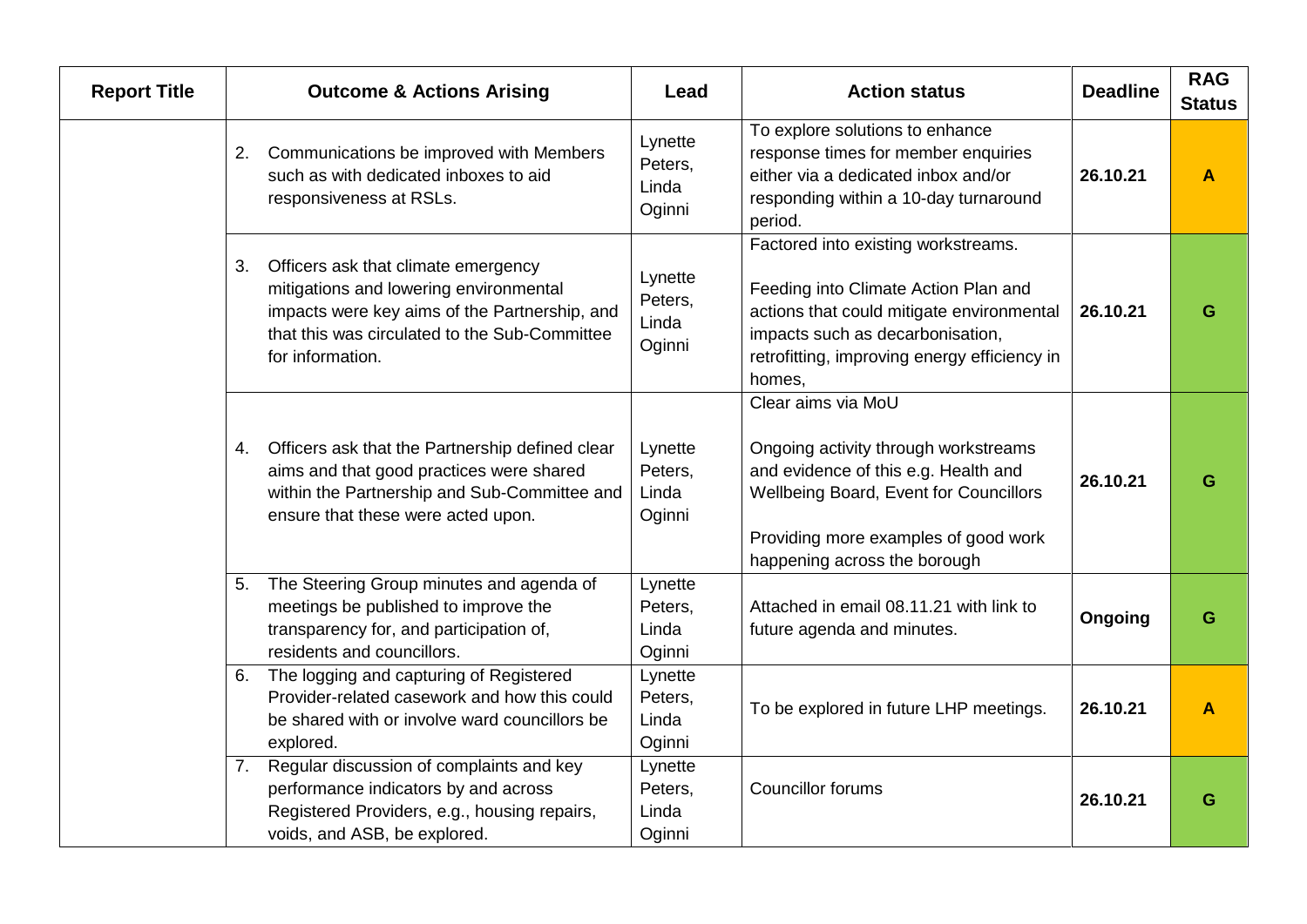| <b>Report Title</b>             | <b>Outcome &amp; Actions Arising</b>                                                                                                                                              | Lead                                  | <b>Action status</b>                                                                                                                   | <b>Deadline</b> | <b>RAG</b><br><b>Status</b> |
|---------------------------------|-----------------------------------------------------------------------------------------------------------------------------------------------------------------------------------|---------------------------------------|----------------------------------------------------------------------------------------------------------------------------------------|-----------------|-----------------------------|
|                                 |                                                                                                                                                                                   |                                       | Participation on workstreams, especially.<br>on Neighbourhoods and Community<br>Safety                                                 |                 |                             |
|                                 | Officers to report back to the Sub-Committee<br>8.<br>on published key performance indicators to<br>provide a framework for future scrutiny.                                      | Lynette<br>Peters,<br>Linda<br>Oginni | Housemark<br>Provision of figures quarterly                                                                                            | Ongoing         | A                           |
|                                 | Officers to report back to the Sub-Committee<br>9.<br>on repairs and disrepairs in a subsequent<br>report.                                                                        | <b>Neil</b><br>Euesden                | Added to 16.11.21 agenda.                                                                                                              | 16.11.21        | G                           |
|                                 | 10. Officers to ask the Partnership to mitigate the<br>issues arising from the joint tenure of estates<br>and improve such working arrangements to<br>benefit residents.          | Lynette<br>Peters,<br>Linda<br>Oginni | Collaboration on issues especially via<br>contact book<br>Working together to improve community<br>safety and wellbeing                | Ongoing         | G                           |
|                                 | 11. Officers to provide a briefing for councillors on<br>the work and progress of the Partnership to<br>date and to circulate the Annual Report to the<br>Sub-Committee.          | Lynette<br>Peters,<br>Linda<br>Oginni | Update on progress of the partnership<br>to be provided to the committee.<br>Annual review will be provided at the end<br>of the year. | 31.12.21        | A                           |
|                                 | 12. Officers to ensure that all residents on joint-<br>tenure estates benefitted from the improved<br>engagement and explore circulating a<br>Partnership contact book with them. | Lynette<br>Peters,<br>Linda<br>Oginni | Information to be updated on Lambeth<br>Website with generic contact details of all<br>RPs in the borough.                             | 26.10.21        | G                           |
|                                 | 13. Officers to circulate the Partnership Contact<br>Book to all partners, councillors and officers.                                                                              | Lynette<br>Peters,<br>Linda<br>Oginni | Book to be sent Quarterly.                                                                                                             | 26.10.21        | G                           |
| <b>Private Rented</b><br>Sector | The Director of Housing Services to provide<br>1.<br>lessons learnt from the representation<br>received regarding Housing communications.                                         | <b>Neil</b><br><b>Euesden</b>         |                                                                                                                                        | 26.10.21        | A                           |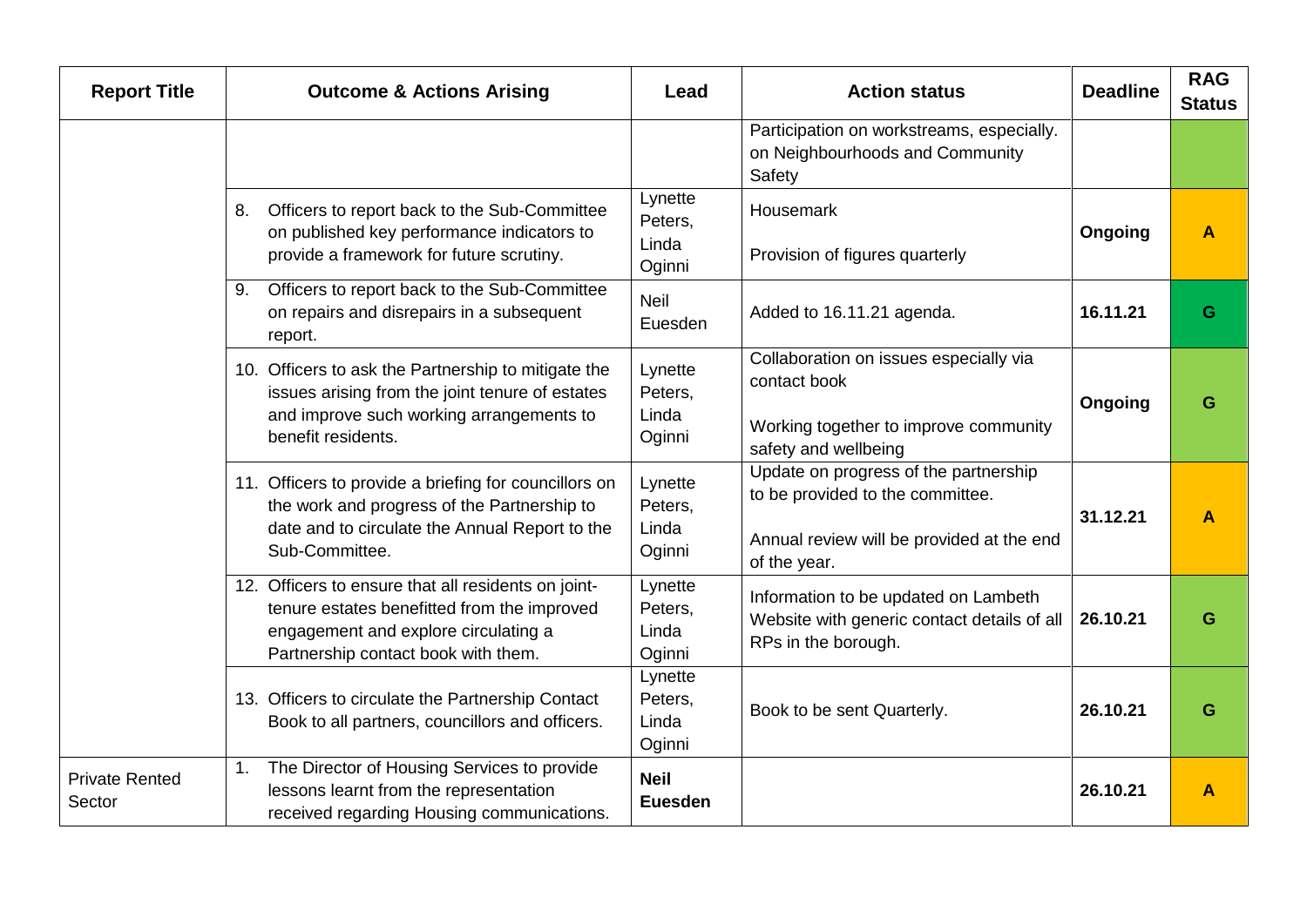| <b>Report Title</b> | <b>Outcome &amp; Actions Arising</b>                                                                                                                                                           | Lead                          | <b>Action status</b> | <b>Deadline</b> | <b>RAG</b><br><b>Status</b> |
|---------------------|------------------------------------------------------------------------------------------------------------------------------------------------------------------------------------------------|-------------------------------|----------------------|-----------------|-----------------------------|
|                     | Relevant (Enforcement) Key Performance<br>2.<br>Indicators be regularly shared with the Sub-<br>Committee.                                                                                     | <b>Mark</b><br><b>Preston</b> |                      | Ongoing         | A                           |
|                     | To improve communications with both private-<br>3.<br>and public- sector tenants placed in the private<br>sector to raise awareness of how to report a<br>rogue landlord and/or letting agent. | <b>Nigel</b><br>Lambert       |                      | 26.10.21        | A                           |
|                     | Officers to provide timeframes of future Private<br>4.<br>Sector Enforcement and Regulation<br>workstreams to monitor progress, including co-<br>working with and supporting of landlords.     | Nigel<br><b>Lambert</b>       |                      | 26.10.21        | Α                           |
| Work Programme      | To hold a work programming session to<br>1.<br>develop the work programme, identify and<br>prioritise items.                                                                                   | <b>David Rose</b>             |                      | 26.10.21        | G                           |

#### **16 November 2021**

| <b>Report Title</b>                   | <b>Outcome &amp; Actions Arising</b> | Lead | <b>Action status</b> | <b>Deadline</b> | <b>RAG</b><br><b>Status</b> |
|---------------------------------------|--------------------------------------|------|----------------------|-----------------|-----------------------------|
| <b>Empty Homes</b>                    |                                      |      |                      |                 |                             |
|                                       | 2.                                   |      |                      |                 |                             |
| <b>Street Properties</b>              | .                                    |      |                      |                 |                             |
| <b>Repair Strategy</b><br>and Billing | 2.                                   |      |                      |                 |                             |
|                                       | . .                                  |      |                      |                 |                             |
|                                       | 2.                                   |      |                      |                 |                             |
|                                       |                                      |      |                      |                 |                             |
|                                       | 2.                                   |      |                      |                 |                             |